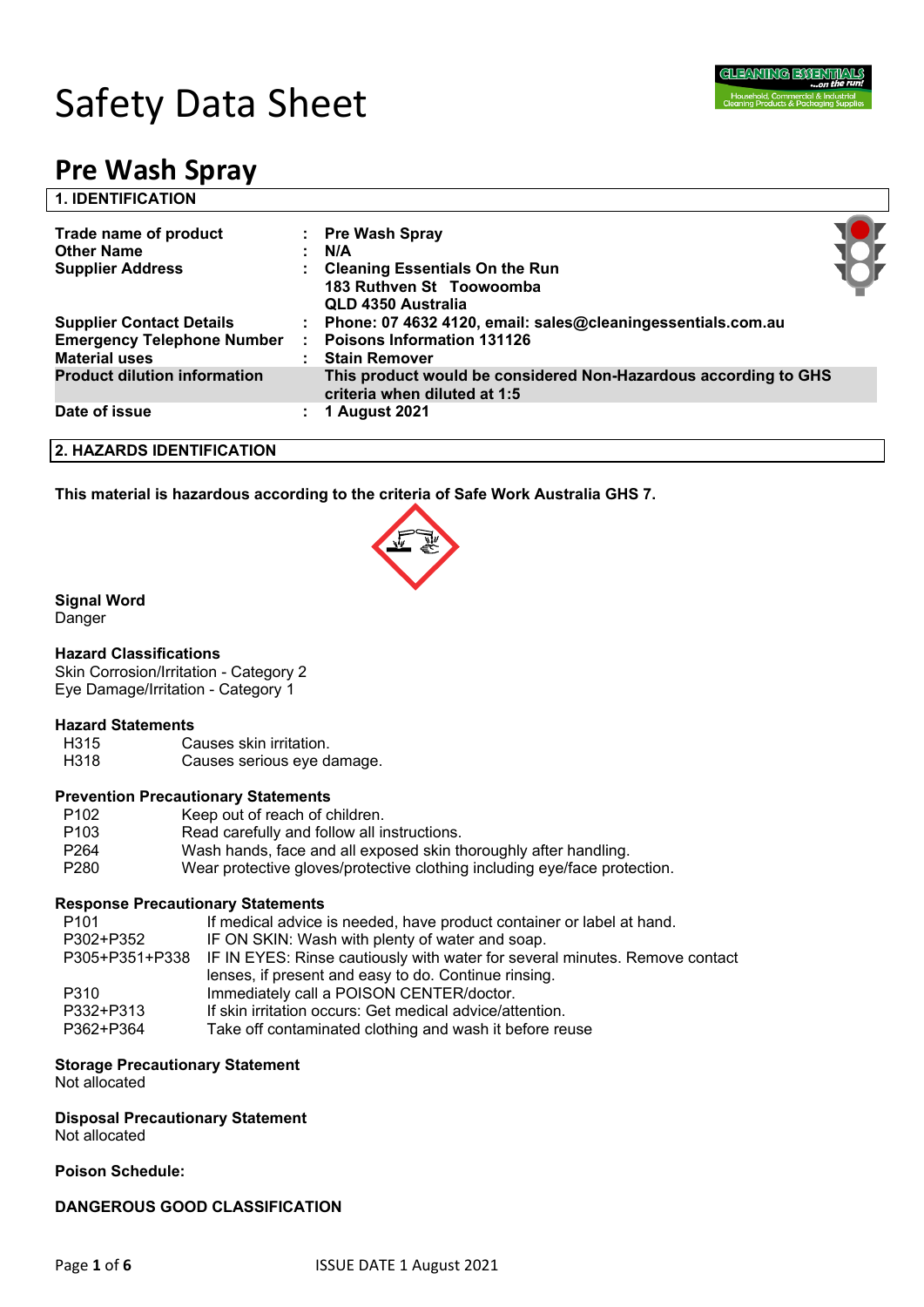Not classified as Dangerous Goods by the criteria of the "Australian Code for the Transport of Dangerous Goods by Road & Rail" and the "New Zealand NZS5433: Transport of Dangerous Goods on Land".

#### **3. COMPOSITION INFORMATION**

| <b>CHEMICAL ENTITY</b>                                                                                              | CAS NO               | <b>PROPORTION</b>                        |
|---------------------------------------------------------------------------------------------------------------------|----------------------|------------------------------------------|
| Sodium silicate<br>Ethylene diamine tetraacetic acid tetrasodium salt<br>Ingredients determined to be Non-Hazardous | 6834-92-0<br>64-02-8 | $1 - 5\%$<br>$1 - 5\%$<br><b>Balance</b> |
|                                                                                                                     |                      | 100%                                     |

#### **4. FIRST AID MEASURES**

If poisoning occurs, contact a doctor or Poisons Information Centre (Phone Australia 131 126, New Zealand 0800 764 766).

**Inhalation:** Remove victim from exposure - avoid becoming a casualty. Remove contaminated clothing and loosen remaining clothing. Allow patient to assume most comfortable position and keep warm. Keep at rest until fully recovered. Seek medical advice if effects persist.

**Skin Contact:** If skin or hair contact occurs, immediately remove contaminated clothing and flush skin and hair with running water. Continue flushing with water until advised to stop by the Poisons Information Centre or a Doctor; or for 15 minutes and transport to Doctor or Hospital.

**Eye contact:** Immediately irrigate with copious quantities of water for 15 minutes. Eyelids to be held open. Remove clothing if contaminated and wash skin. Urgently seek medical assistance. Transport to hospital or medical centre.

**Ingestion:** Rinse mouth with water. If swallowed, do NOT induce vomiting. Give a glass of water to drink. Never give anything by the mouth to an unconscious patient. If vomiting occurs give further water. Seek medical advice.

**PPE for First Aiders:** Wear gloves, safety glasses. Available information suggests that gloves made from should be suitable for intermittent contact. However, due to variations in glove construction and local conditions, the user should make a final assessment. Always wash hands before smoking, eating, drinking or using the toilet. Wash contaminated clothing and other protective equipment before storing or re-using.

**Notes to physician:** Treat symptomatically. Can cause corneal burns.

#### **5. FIRE FIGHTING MEASURES**

**Hazchem Code:** Not applicable.

**Suitable extinguishing media:** If material is involved in a fire use water fog (or if unavailable fine water spray), alcohol resistant foam, standard foam, dry agent (carbon dioxide, dry chemical powder).

**Specific hazards:** Non-combustible material.

**Fire fighting further advice:** Not combustible, however following evaporation of aqueous component residual material can burn if ignited.

#### **6. ACCIDENTAL RELEASE MEASURES**

#### **SMALL SPILLS**

Wear protective equipment to prevent skin and eye contamination. Avoid inhalation of vapours or dust. Wipe up with absorbent (clean rag or paper towels). Collect and seal in properly labelled containers or drums for disposal.

#### **LARGE SPILLS**

Clear area of all unprotected personnel. Slippery when spilt. Avoid accidents, clean up immediately. Wear protective equipment to prevent skin and eye contamination and the inhalation of vapours. Work up wind or increase ventilation. Contain - prevent run off into drains and waterways. Use absorbent (soil, sand or other inert material). Collect and seal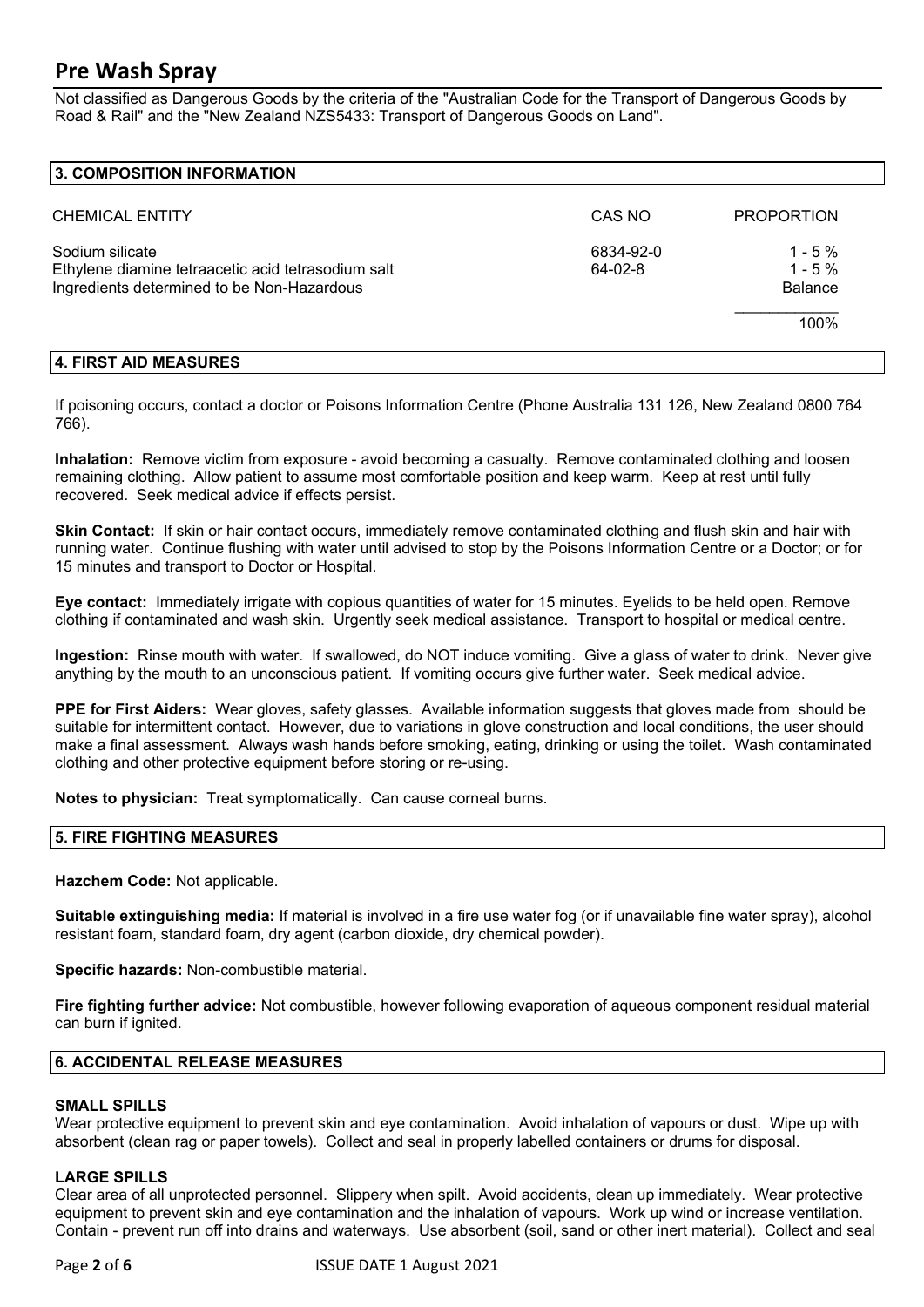in properly labelled containers or drums for disposal. If contamination of crops, sewers or waterways has occurred advise local emergency services.

#### **Dangerous Goods - Initial Emergency Response Guide No:** Not applicable

#### **7. HANDLING AND STORAGE**

**Handling:** Avoid eye contact and skin contact. Avoid inhalation of vapour, mist or aerosols.

**Storage:** Store in a cool, dry, well-ventilated place and out of direct sunlight. Store away from foodstuffs. Store away from incompatible materials described in Section 10. Store away from sources of heat and/or ignition. Keep container standing upright. Keep containers closed when not in use - check regularly for leaks.

#### **8. EXPOSURE CONTROLS / PERSONAL PROTECTION**

**National occupational exposure limits:** No value assigned for this specific material by Safe Work Australia.

**Biological Limit Values:** As per the "National Model Regulations for the Control of Workplace Hazardous Substances (Safe Work Australia)" the ingredients in this material do not have a Biological Limit Allocated.

**Engineering Measures:** Natural ventilation should be adequate under normal use conditions.

**Personal Protection Equipment:** GLOVES, SAFETY GLASSES.

Personal protective equipment (PPE) must be suitable for the nature of the work and any hazard associated with the work as identified by the risk assessment conducted.

Wear gloves, safety glasses. Available information suggests that gloves made from should be suitable for intermittent contact. However, due to variations in glove construction and local conditions, the user should make a final assessment. Always wash hands before smoking, eating, drinking or using the toilet. Wash contaminated clothing and other protective equipment before storing or re-using.

**Hygiene measures:** Keep away from food, drink and animal feeding stuffs. When using do not eat, drink or smoke. Wash hands prior to eating, drinking or smoking. Avoid contact with clothing. Avoid eye contact and skin contact. Avoid inhalation of vapour, mist or aerosols. Ensure that eyewash stations and safety showers are close to the workstation location.

#### **9. PHYSICAL AND CHEMICAL PROPERTIES**

| Form:<br>Colour:<br>Odour: | Liauid<br>Colourless<br><b>Bland Chemical</b> |               |
|----------------------------|-----------------------------------------------|---------------|
| Solubility:                |                                               | Completely so |

**Specific Gravity: Boiling Point/Range (°C):** >100 **pH:** 12.0 - 13.0

**Solubility soluble in water 1 02 - 1 03** 

(Typical values only - consult specification sheet)  $N Av = Not available$ ,  $N App = Not applicable$ 

#### **10. STABILITY AND REACTIVITY**

**Chemical stability:** This material is thermally stable when stored and used as directed. **Conditions to avoid:** Elevated temperatures and sources of ignition. **Incompatible materials:** Oxidising agents. **Hazardous decomposition products:** Oxides of carbon and nitrogen, smoke and other toxic fumes. **Hazardous reactions:** No known hazardous reactions.

#### **11. TOXICOLOGICAL INFORMATION**

Page **3** of **6** ISSUE DATE 1 August 2021 No adverse health effects expected if the product is handled in accordance with this Safety Data Sheet and the product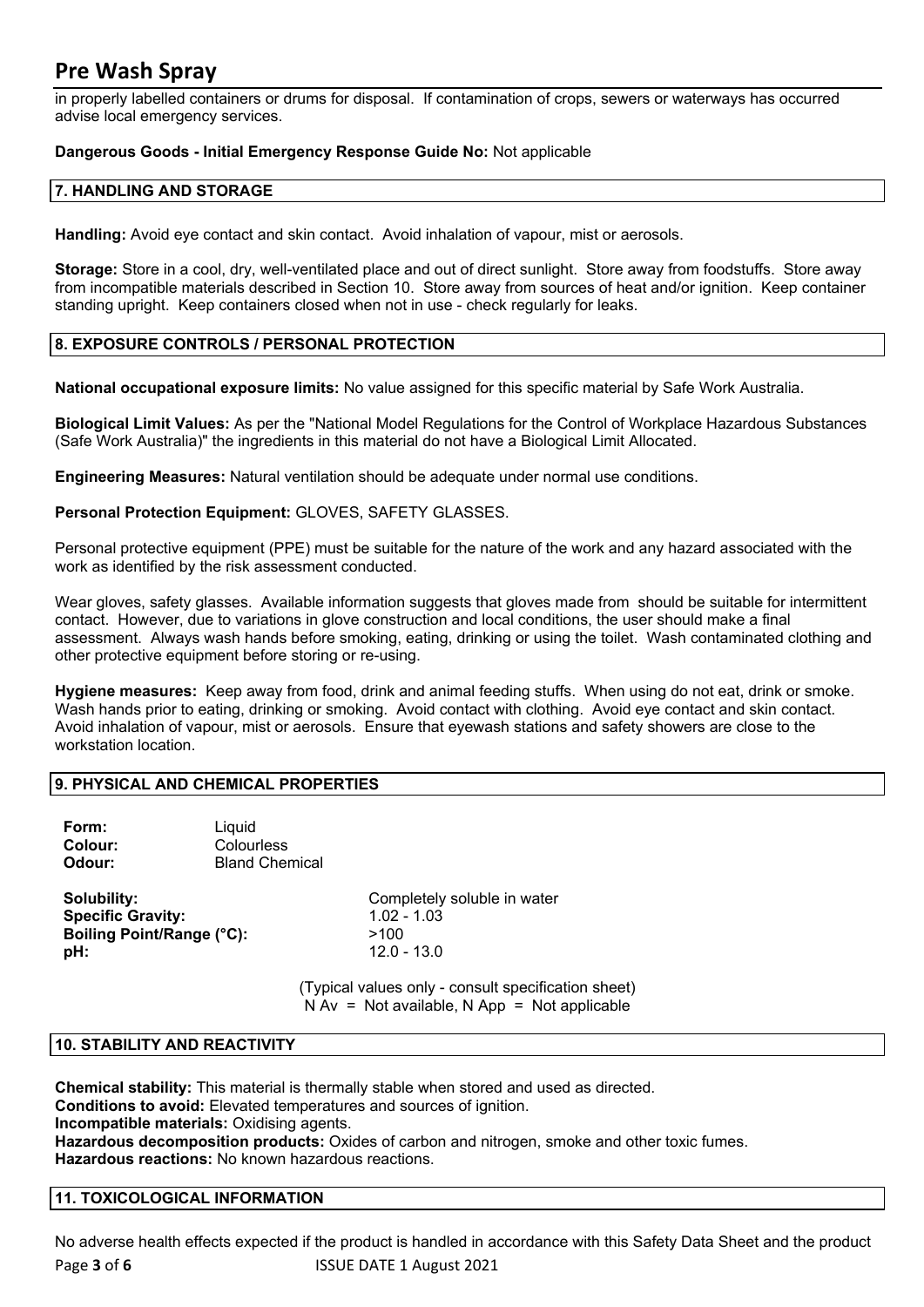label. Symptoms or effects that may arise if the product is mishandled and overexposure occurs are:

#### **Acute Effects**

**Inhalation:** Material may be an irritant to mucous membranes and respiratory tract.

**Skin contact:** Contact with skin will result in irritation.

**Ingestion:** Swallowing can result in nausea, vomiting and irritation of the gastrointestinal tract.

**Eye contact:** A severe eye irritant. Corrosive to eyes: contact can cause corneal burns. Contamination of eyes can result in permanent injury.

#### **Acute toxicity**

**Inhalation:** This material has been classified as not hazardous for acute inhalation exposure. Acute toxicity estimate (based on ingredients):  $LC_{50}$  > 20.0 mg/L for vapours or  $LC_{50}$  > 5.0 mg/L for dust and mist.

**Skin contact:** This material has been classified as not hazardous for acute dermal exposure. Acute toxicity estimate (based on ingredients):  $LD_{50}$  > 2,000 mg/Kg bw

**Ingestion:** This material has been classified as not hazardous for acute ingestion exposure. Acute toxicity estimate (based on ingredients):  $LD_{50}$  > 2,000 mg/Kg bw

**Corrosion/Irritancy:** Eye: this material has been classified as a Category 1 Hazard (irreversible effects to eyes). Skin: this material has been classified as a Category 2 Hazard (reversible effects to skin).

**Sensitisation:** Inhalation: this material has been classified as not a respiratory sensitiser. Skin: this material has been classified as not a skin sensitiser.

**Aspiration hazard:** This material has been classified as not an aspiration hazard.

**Specific target organ toxicity (single exposure):** This material has been classified as not a specific hazard to target organs by a single exposure.

#### **Chronic Toxicity**

**Mutagenicity:** This material has been classified as not a mutagen.

**Carcinogenicity:** This material has been classified as not a carcinogen.

**Reproductive toxicity (including via lactation):** This material has been classified as not a reproductive toxicant.

**Specific target organ toxicity (repeat exposure):** This material has been classified as not a specific hazard to target organs by repeat exposure.

#### **12. ECOLOGICAL INFORMATION**

Avoid contaminating waterways.

**Acute aquatic hazard:** This material has been classified as not hazardous for acute aquatic exposure. Acute toxicity estimate (based on ingredients): > 100 mg/L

**Long-term aquatic hazard:** This material has been classified as not hazardous for chronic aquatic exposure. Nonrapidly or rapidly degradable substance for which there are adequate chronic toxicity data available OR in the absence of chronic toxicity data, Acute toxicity estimate (based on ingredients): >100 mg/L, where the substance is not rapidly degradable and/or BCF < 500 and/or log  $K_{ow}$  < 4.

**Ecotoxicity:** No information available.

**Persistence and degradability:** No information available. **Bioaccumulative potential:** No information available. **Mobility:** No information available.

#### **13. DISPOSAL CONSIDERATIONS**

Persons conducting disposal, recycling or reclamation activities should ensure that appropriate personal protection equipment is used, see "Section 8. Exposure Controls and Personal Protection" of this SDS.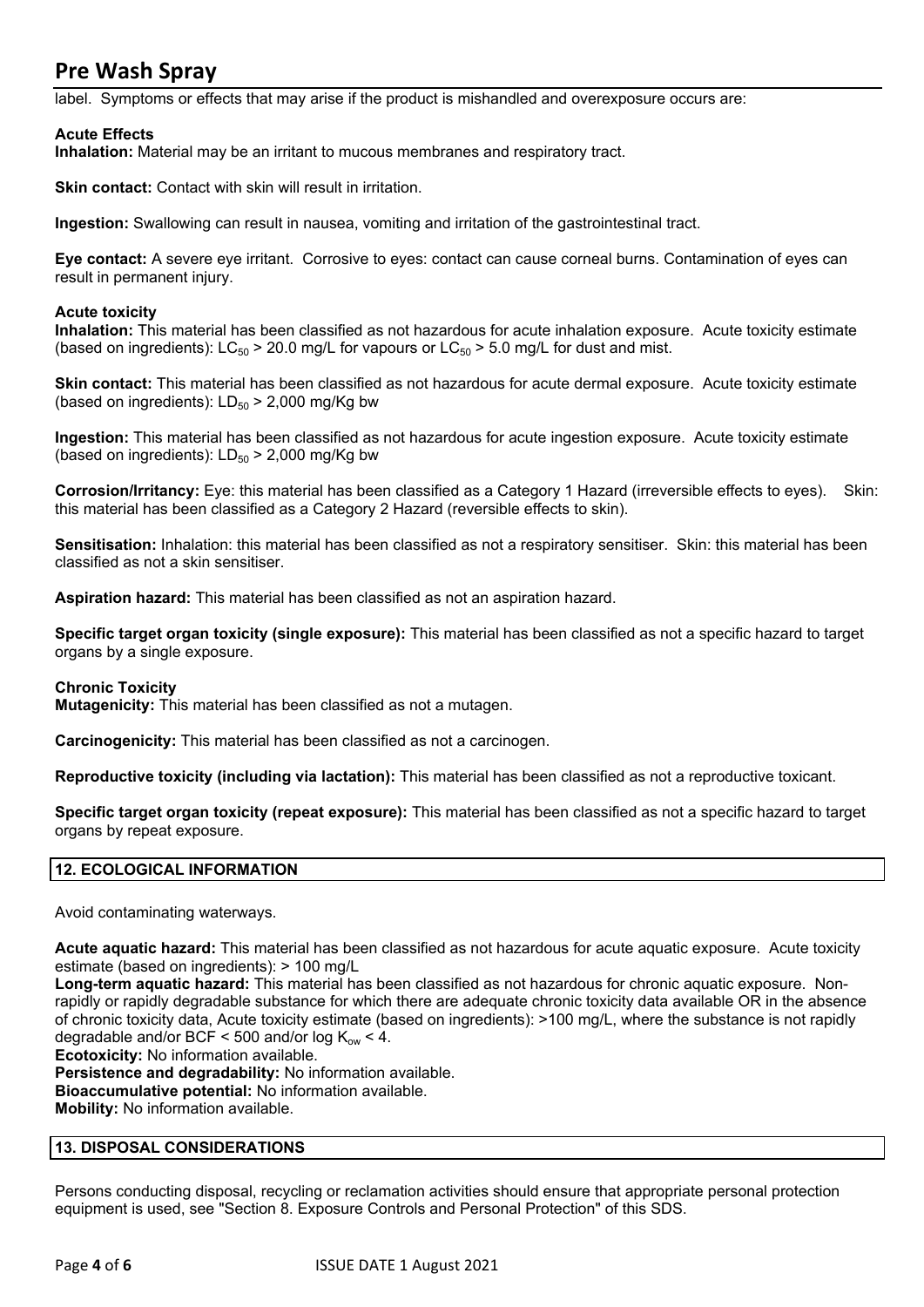If possible material and its container should be recycled. If material or container cannot be recycled, dispose in accordance with local, regional, national and international Regulations.

#### **14. TRANSPORT INFORMATION**

#### **ROAD AND RAIL TRANSPORT**

Not classified as Dangerous Goods by the criteria of the "Australian Code for the Transport of Dangerous Goods by Road & Rail" and the "New Zealand NZS5433: Transport of Dangerous Goods on Land".

#### **MARINE TRANSPORT**

Not classified as Dangerous Goods by the criteria of the International Maritime Dangerous Goods Code (IMDG Code) for transport by sea.

#### **AIR TRANSPORT**

Not classified as Dangerous Goods by the criteria of the International Air Transport Association (IATA) Dangerous Goods Regulations for transport by air.

#### **15. REGULATORY INFORMATION**

#### **This material is not subject to the following international agreements:**

Montreal Protocol (Ozone depleting substances) The Stockholm Convention (Persistent Organic Pollutants) The Rotterdam Convention (Prior Informed Consent) Basel Convention (Hazardous Waste) International Convention for the Prevention of Pollution from Ships (MARPOL)

#### **16. OTHER INFORMATION**

**Literature References :** Preparation of Safety Data Sheets for Hazardous Chemicals Code of Practice. Standard for the Uniform Scheduling of Medicines and Poisons. Australian Code for the Transport of Dangerous Goods by Road & Rail. Workplace exposure standards, Safe Work Australia. Hazardous Sunstances/Chemicals Information System, Safe Work Australia. Globally Harmonised System of classification and labelling of chemicals. Raw material suppliers' SDS

#### **Symbio Traffic Light System**

| <b>Traffic Light</b> | Classified as Dangerous<br>Goods according to the<br>Australian Code for the<br><b>Transport of Dangerous</b><br>Goods by Road and Rail (7th<br>edition) (ADG7) | Classified as <b>Hazardous</b><br>according to the Globally<br><b>Harmonised System of</b><br><b>Classification and labelling of</b><br>Chemicals (GHS) as adopted<br>by Work, Health and Safety<br>regulations, Australia. | <b>Notes</b>                                                                                                                                                                                                                                                                            |
|----------------------|-----------------------------------------------------------------------------------------------------------------------------------------------------------------|-----------------------------------------------------------------------------------------------------------------------------------------------------------------------------------------------------------------------------|-----------------------------------------------------------------------------------------------------------------------------------------------------------------------------------------------------------------------------------------------------------------------------------------|
| <b>RED</b>           |                                                                                                                                                                 |                                                                                                                                                                                                                             | PLUS products that are NOT Classified as<br>Dangerous Goods according to ADG7, but<br>classified as Corrosive to eyes and skin<br>and/or Aspiration Hazard Category 1 and/or<br>Toxic to humans according to the GHS as<br>adopted by Work, Health and Safety<br>regulations, Australia |
| <b>AMBER</b>         | ×                                                                                                                                                               |                                                                                                                                                                                                                             | <b>EXCLUDING</b> products that are classified as<br>Corrosive to eyes and skin and/or Aspiration<br>Hazard Category 1 and/or Toxic to humans<br>according to the GHS as adopted by Work,<br>Health and Safety regulations, Australia                                                    |
| <b>GREEN</b>         | $\mathbf x$                                                                                                                                                     | $\mathbf x$                                                                                                                                                                                                                 |                                                                                                                                                                                                                                                                                         |

The information sourced for the preparation of this document was correct and complete at the time or writing to the best of the writer's knowledge. The document represents the commitment to the company's responsibilities surrounding the supply of this product, undertaken in good faith. This document should be taken as a safety guide for the product and its recommended uses but is in no